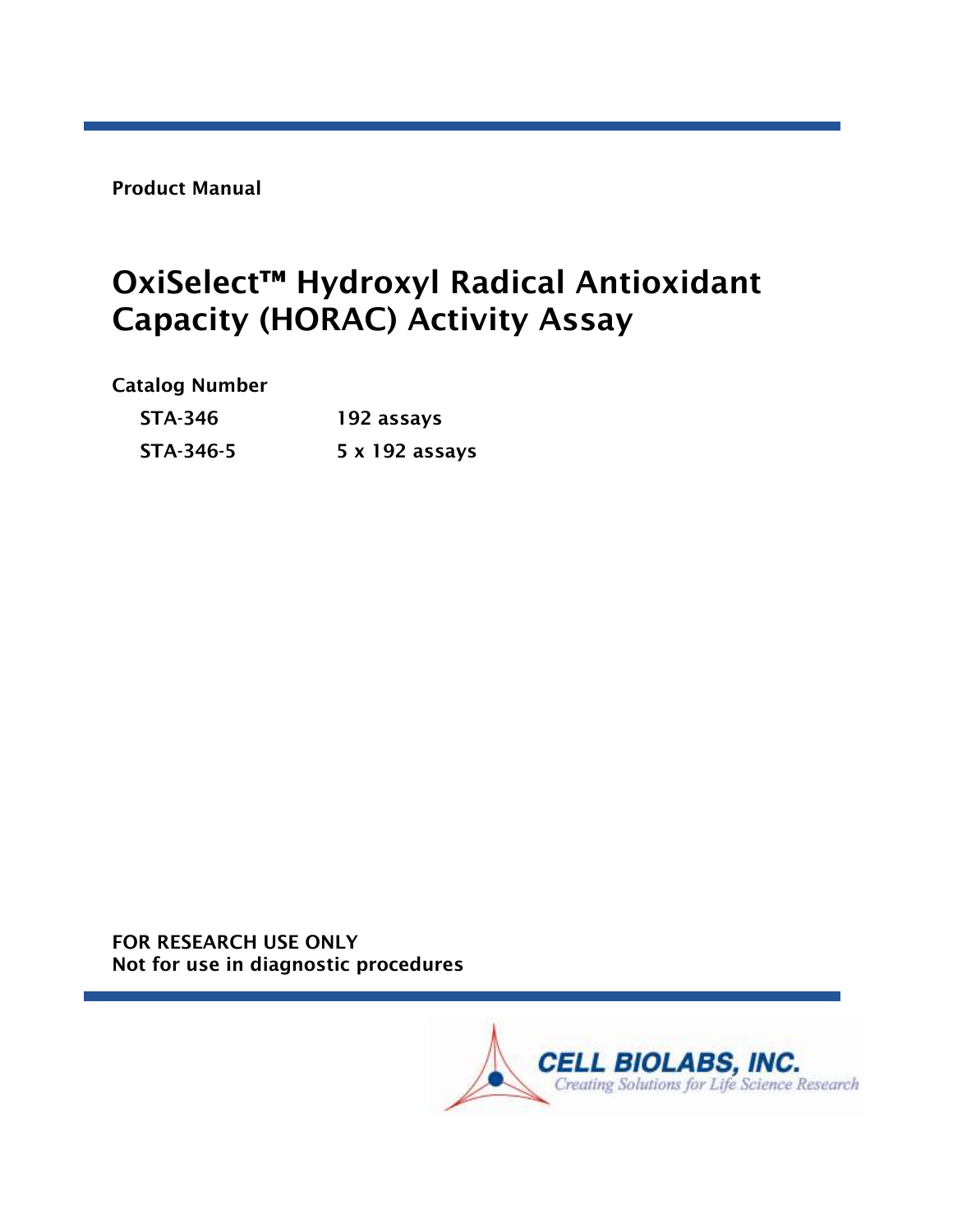#### **Introduction**

Oxidative stress is a physiological condition where there is an imbalance between concentrations of reactive oxygen species (ROS) and antioxidants. However, excessive ROS accumulation will lead to cellular injury, such as damage to DNA, proteins, and lipid membranes. The cellular damage caused by ROS has been implicated in the development of many disease states, such as cancer, diabetes, cardiovascular disease, atherosclerosis, and neurodegenerative diseases. Under normal physiological conditions, cellular ROS generation is counterbalanced by the action of cellular antioxidant enzymes and other redox molecules. Because of their potential harmful effects, excessive ROS must be promptly eliminated from the cells by this variety of antioxidant defense mechanisms. Antioxidants include both hydrophilic and lipophilic molecules for metabolizing ROS.

Although the products of ROS-induced oxidative stress are extensively used to monitor the effects of oxidative stress, it is also important to evaluate the antioxidant capacity of biological fluids, cells, and extracts. The Hydroxyl Radical Antioxidant Capacity (HORAC) Assay is a classic tool for measuring the antioxidant capacity of biomolecules from a variety of samples. The HORAC Activity Assay is based on the oxidation of a fluorescent probe by hydroxyl radicals by way of a hydrogen atom transfer (HAT) process. Hydroxyl radicals are produced by hydroxyl radical initiator and fenton reagent, which quenches the fluorescent probe over time. Antioxidants present in the assay work to block the radical hydroxyl oxidation of the fluorescent probe until the antioxidant activity in the sample is depleted. The remaining hydroxyl radicals destroy the fluorescence of the fluorescent probe. This assay continues until completion, which means both the antioxidant's inhibition time and inhibition percentage of free radical damage is a single value. The sample antioxidant capacity correlates to the fluorescence decay curve, which is usually represented as the area under the curve (AUC). The AUC is used to quantify the total hydroxyl radical antioxidant activity in a sample and is compared to a gallic acid antioxidant standard curve.

Cell Biolabs' OxiSelect™ HORAC Activity Assay is a fast and reliable kit for the direct measurement of HORAC antioxidant capacity from cell lysate, plasma, serum, tissue homogenates, and food extracts. Each kit provides sufficient reagents to perform up to 192 assays, including blanks, antioxidant standards and unknown samples. The assay is designed for use in single plate microplate readers as well as readers with high-throughput capabilities. Please read the complete kit insert prior to performing the assay.

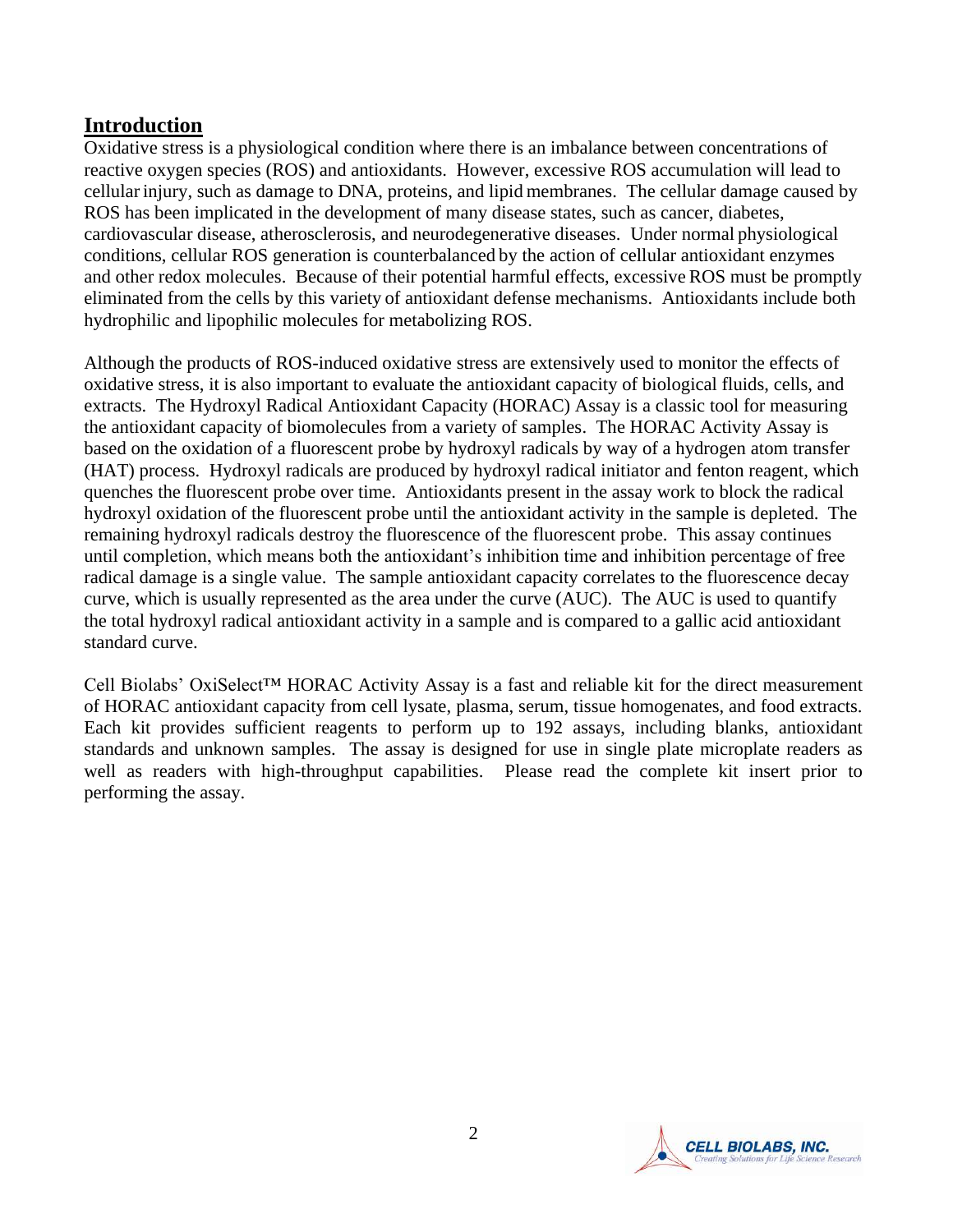## **Assay Principle**



Integration: Net AUC (HORAC Capacity) =  $AUC_{\text{Sample}}$   $\rightarrow$  AUC<sub>Blank</sub>

# **Related Products**

- 1. STA-305: OxiSelect™ Nitrotyrosine Protein ELISA Kit
- 2. STA-310: OxiSelect™ Protein Carbonyl ELISA Kit
- 3. STA-312: OxiSelect™ Total Glutathione (GSSG/GSH) Assay Kit
- 4. STA-320: OxiSelect™ Oxidative DNA Damage ELISA Kit (8-OHdG Quantitation)
- 5. STA-324: OxiSelect™ Oxidative DNA Damage Quantitation Kit (AP Sites)
- 6. STA-330: OxiSelect™ TBARS Assay Kit (MDA Quantitation)
- 7. STA-337: OxiSelect™ 8-iso-Prostaglandin F2α ELISA Kit (96 Assays)
- 8. STA-340: OxiSelect™ Superoxide Dismutase Activity Assay
- 9. STA-341: OxiSelect™ Catalase Activity Assay
- 10. STA-345: OxiSelect™ ORAC Activity Assay

#### **Kit Components**

- 1. 96-well Microtiter Plate (Part No. 234501): Two 96-well clear bottom black plates.
- 2. HORAC Fluorescein Probe (100X) (Part No. 234601): One 0.5 mL tube.
- 3. Hydroxyl Radical Initiator (5X) (Part No. 234602): One 1.0 mL amber tube.
- 4. Gallic Acid Antioxidant Standard (Part No. 234603): One 1.5 mL tube of a 5 mM solution.
- 5. Fenton Reagent (Part No. 234604): One 5.0 mL bottle.
- 6. Assay Diluent (2X) (Part No. 234605): One 50 mL bottle.

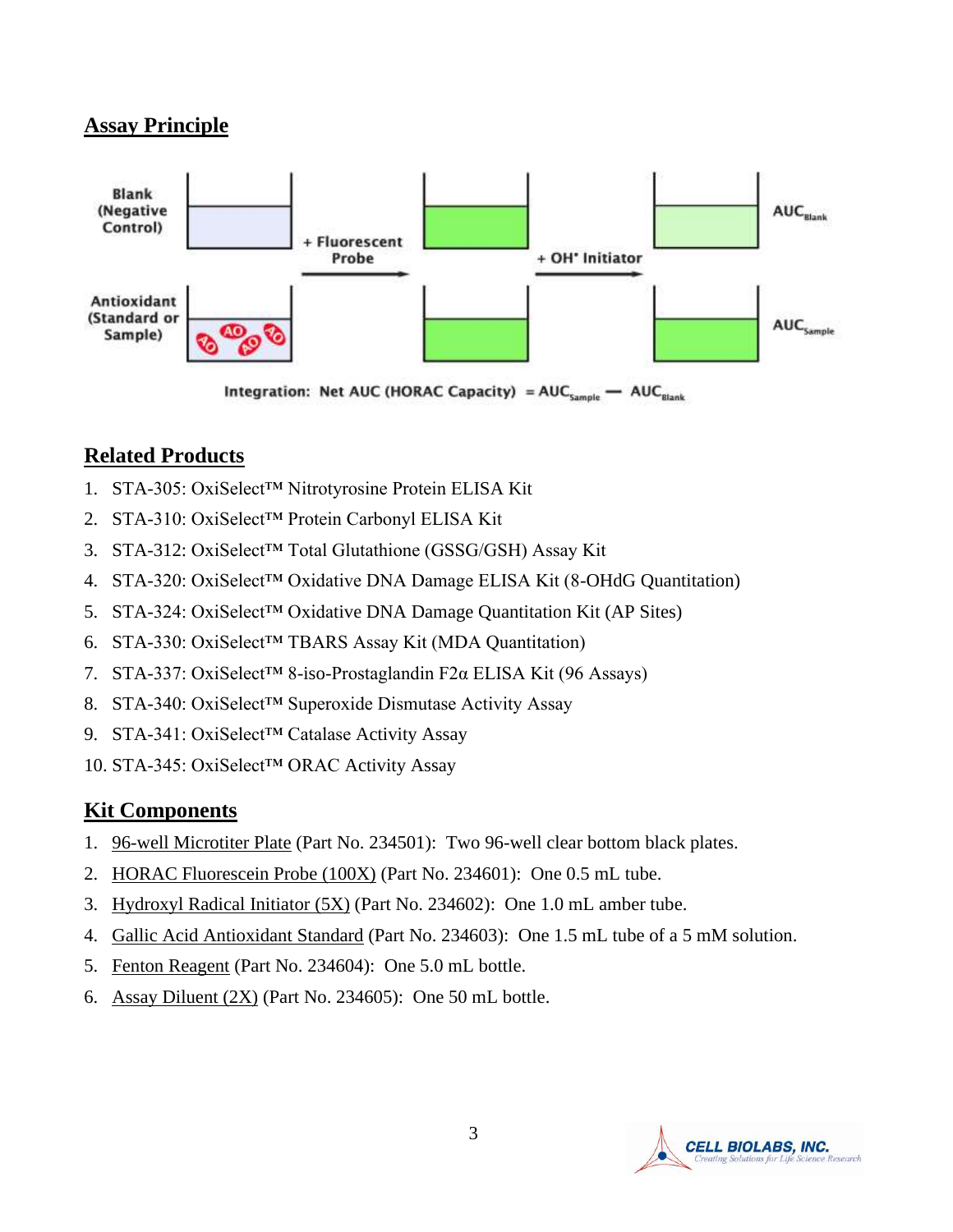# **Materials Not Supplied**

- 1. Sample extracts for testing
- 2. Deionized water
- 3. 37ºC incubator
- 4. Bottles, flasks, and conical or microtubes necessary for reagent preparation
- 5. Reagents and materials necessary for sample extraction and purification
- 6. 10 µL to 1000 µL adjustable single channel micropipettes with disposable tips
- 7. 50 µL to 300 µL adjustable multichannel micropipette with disposable tips
- 8. Multichannel micropipette reservoir
- 9. Fluorescence microplate reader equipped with a 485 nm excitation filter and 530 nm emission filter

# **Storage**

Upon receipt, store the HORAC Fluorescein Probe (100X) and Antioxidant Standard at -20ºC. Aliquot as necessary to avoid multiple freeze/thaw cycles. Store all remaining kit components at 4ºC.

# **Preparation of Reagents**

- Assay Diluent (2X): Dilute the Assay Diluent 1:2 with deionized water. Mix to homogeneity. Use this for all sample and standard dilutions. Store the 1X Assay Diluent at 4ºC.
- Fluorescein Probe (100X): Dilute the Fluorescein Probe 1:100 with Assay Diluent. Mix to homogeneity. Label this as 1X Fluorescein Solution. Use only enough Fluorescein Probe as necessary for immediate applications.
- Hydroxyl Radical Initiator (5X): Dilute the Hydroxyl Radical Initiator 1:5 with deionized or distilled water. Mix to homogeneity. Label this solution as 1X Hydroxyl Radical Initiator Solution. Use only enough Hydroxyl Radical Initiator as necessary for immediate use.

 *Note: Do not store diluted Fluorescein Probe or Hydroxyl Radical Initiator solutions*.

# **Preparation of Samples**

*Note: Samples should be stored at -70ºC prior to performing the assay. Sample should be prepared at the discretion of the user. The following recommendations are only guidelines and may be altered to optimize or complement the user's experimental design.* 

- Deproteinated Fractions: Samples can be deproteinated and have their non-protein fractions assayed. Mix samples with 0.5 M perchloric acid (1:2,  $v/v$ ), centrifuge at 10,000 x g for 10 minutes at 4ºC. Remove the supernatant for measuring the non-protein fraction in the assay.
- Cell Culture: Wash cells 3 times with cold PBS prior to lysis. Lyse cells with sonication or homogenation in cold PBS and centrifuge at 10,000 x g for 10 minutes at 4<sup>o</sup>C. Aliquot and store the supernatant for use in the assay.
- Lipophilic Fractions: Lipophilic samples must be treated in order to be soluble in an aqueous environment. Dissolve samples in 100% acetone and then dilute in a solution of 7% beta-

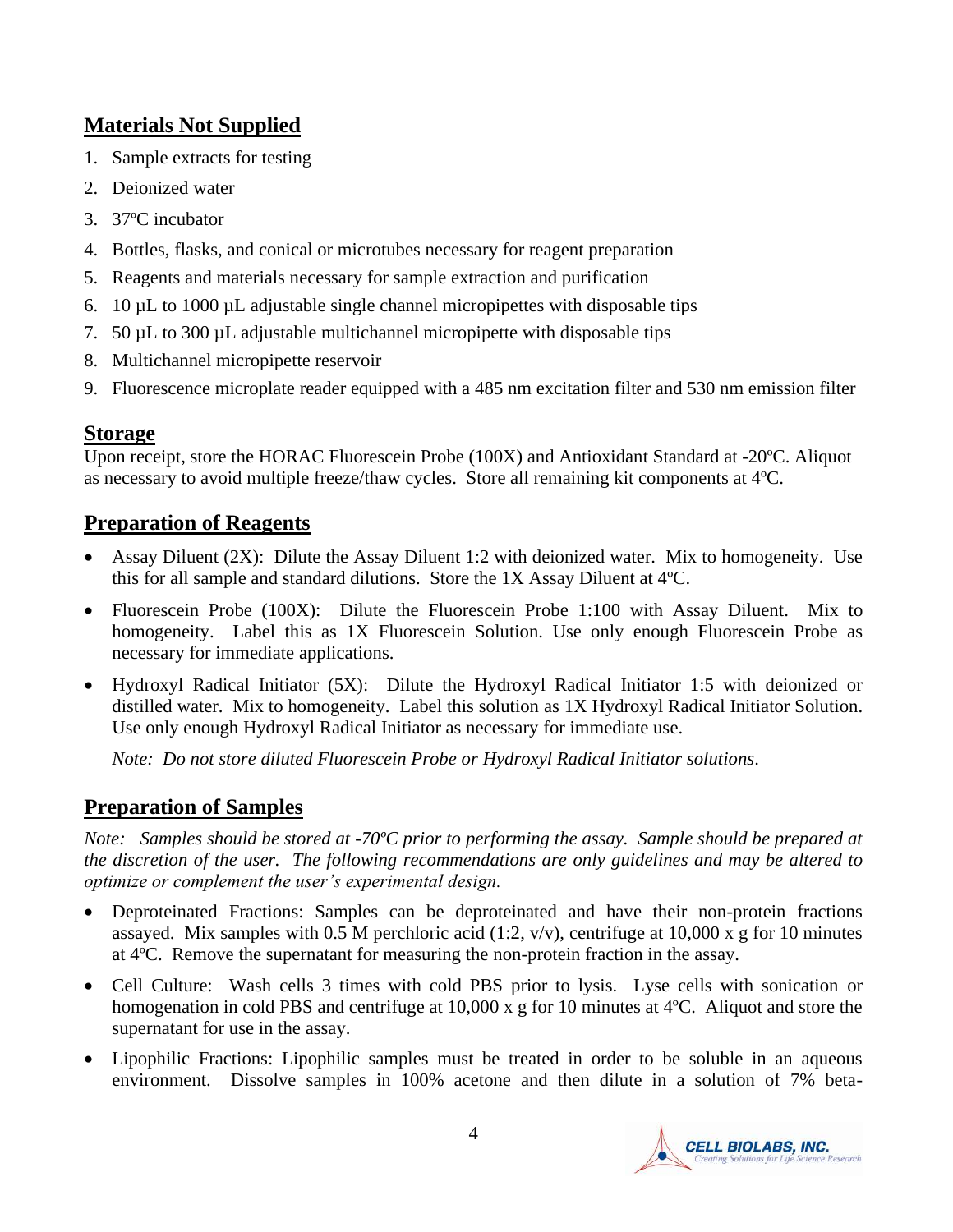cyclodextrin and 50% acetone. Incubate the mixture for 1 hour at room temperature with mixing. Further dilute samples as necessary prior to testing.

- Plasma: Collect blood with heparin and centrifuge at 4°C for 10 minutes. Remove the plasma and aliquot samples for testing. Blood plasma or serum should be diluted 100-fold or more with Assay Diluent prior to performing the assay.
- Tissue Lysate: Sonicate or homogenize tissue sample on cold PBS and centrifuge at 10,000 x g for 10 minutes at 4ºC. Aliquot and store the supernatant for use in the assay.
- Plasma or Serum: Once samples are collected they may be tested after diluted 100 fold with Assay Diluent.
- Urine: Once samples are collected they may be tested directly or diluted with Assay Diluent if appropriate.
- Nutrition Samples: Nutritional sample results may vary depending on sample source and purification. Dilution and preparation of these samples is at the discretion of the user. Aqueous samples, such as juice extracts, may be tested directly without further manipulation. Solid food samples or high protein samples may be processed as follows:
	- o Solid Samples: Weigh solid sample and then homogenize after adding deionized water (1:2, w/v). Centrifuge the homogenate at  $10-12,000 \times g$  for 10 minutes at 4°C. Recover the supernatant which is the water-soluble fraction. The solid pulp, or insoluble fraction is also recovered and washed with deionized water. Combine this wash with the supernatant. The pooled supernatant can be diluted with Assay Diluent and used directly in the assay. The pulp is further extracted by adding pure acetone  $(1:4, w(\text{solid pulp})/v)$  and mixing at room temperature for 30-60 minutes. Centrifuge the extract/solid at 12,000 x g for 10 minutes at 4ºC. Recover the acetone extract and dilute with Assay Diluent as necessary prior to running the assay. The total ORAC value is calculated by combining the results from the water-soluble fraction and the acetone extract from the pulp fraction.
	- o Aqueous Samples: Centrifuge the sample at 5-10,000 x g for 10 minutes at 4ºC to remove any particulates. Dilute the supernatant as necessary prior to running the assay.

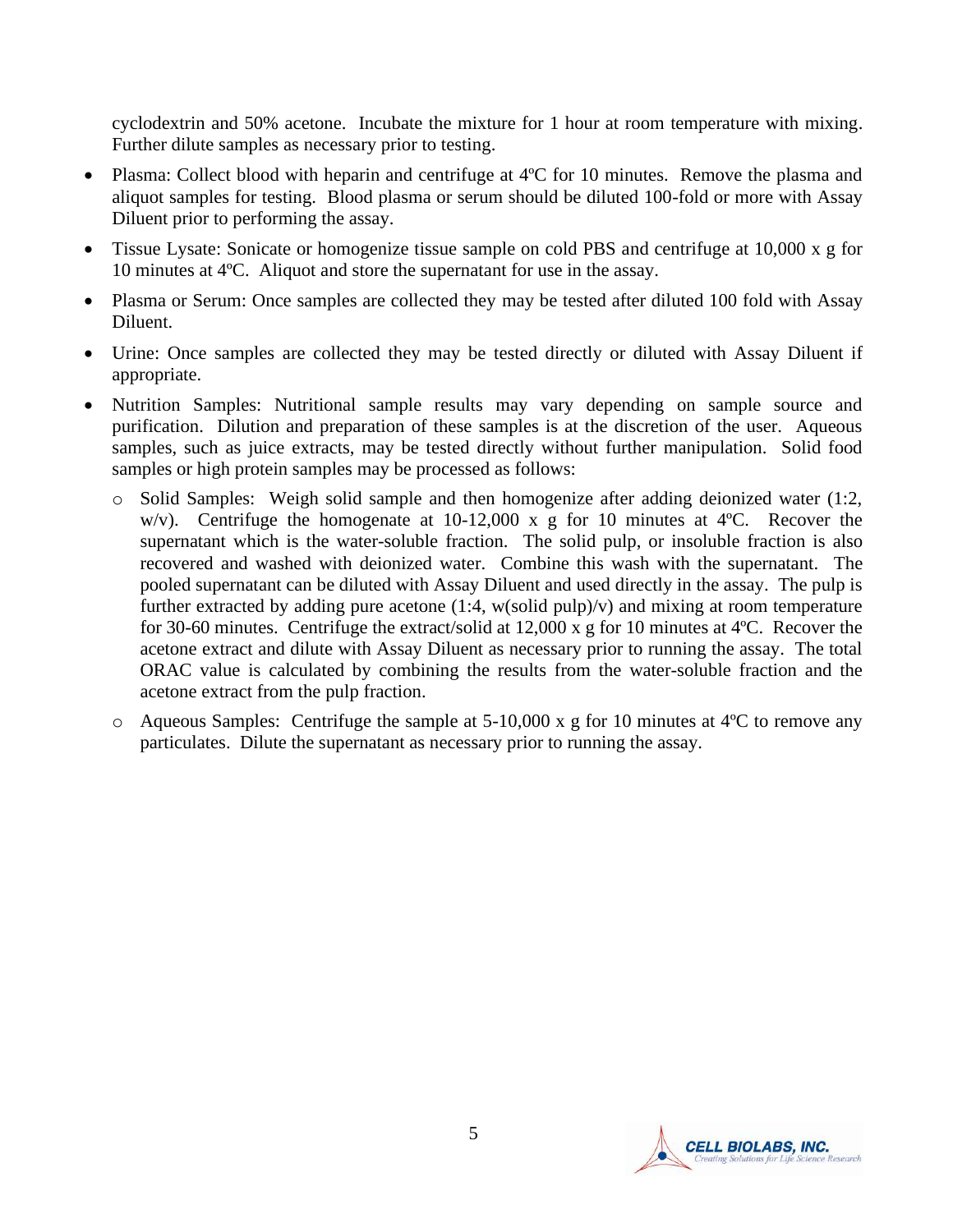# **Preparation of Antioxidant Standard Curve**

1. Prepare fresh standards by diluting the 5 mM Gallic Acid Antioxidant Standard stock solution in 1X Assay Diluent. Use only enough Gallic Acid Antioxidant Standard as necessary for immediate applications.

| <b>Tubes</b>   | <b>Gallic Acid Antioxidant</b><br>Standard $(\mu L)$ | Assay Diluent $(\mu L)$ | <b>Gallic Acid</b><br><b>Concentration</b><br>$(\mu M)$ |
|----------------|------------------------------------------------------|-------------------------|---------------------------------------------------------|
|                | 90                                                   | 410                     | 900                                                     |
| $\overline{2}$ | 80                                                   | 420                     | 800                                                     |
| 3              | 70                                                   | 430                     | 700                                                     |
| 4              | 60                                                   | 440                     | 600                                                     |
| 5              | 50                                                   | 450                     | 500                                                     |
| 6              | 40                                                   | 460                     | 400                                                     |
| 7              | 30                                                   | 470                     | 300                                                     |
| 8              | 20                                                   | 480                     | 200                                                     |
| 9              | 10                                                   | 490                     | 100                                                     |
| 10             | 0                                                    | 500                     |                                                         |

2. Prepare a series of the remaining antioxidant standards according to Table 1 below.

#### **Table 1. Preparation of Gallic Acid Antioxidant Standards**

*Note: Do not store diluted Antioxidant Standard solutions. Prepare fresh Antioxidant Standards for every assay performed.*

#### **Assay Protocol**

*Note: Each Antioxidant Standard and samples should be assayed in duplicate or triplicate. A freshly prepared standard curve should be used each time the assay is performed.*

- 1. Add 20 µL of the diluted Antioxidant Standards or samples to be tested to the 96-well Microtiter Plate.
- 2. Add 140 µL of the 1X Fluorescein Solution to each well. Mix thoroughly. Incubate the plate for 30 minutes at room temperature.
- 3. Add 20 µL of the 1X Hydroxyl Radical Initiator into each well using either a multichannel pipette or a plate reader liquid handling system.
- 4. Immediately add 20 µL of the Fenton Reagent to each well. Shake the plate immediately for 15 seconds to ensure homogeneity.
- 5. Immediately begin reading sample and standard wells with a fluorescent microplate reader with an excitation wavelength of 480nm and an emission wavelength of 530nm. Read the wells in increments between 1 and 5 minutes for a total of 60 minutes. Save values for Calculation of Results below.

*Note: The final assay values of blank control should be less than 10% of the initial values in order for the assay to be completed.*

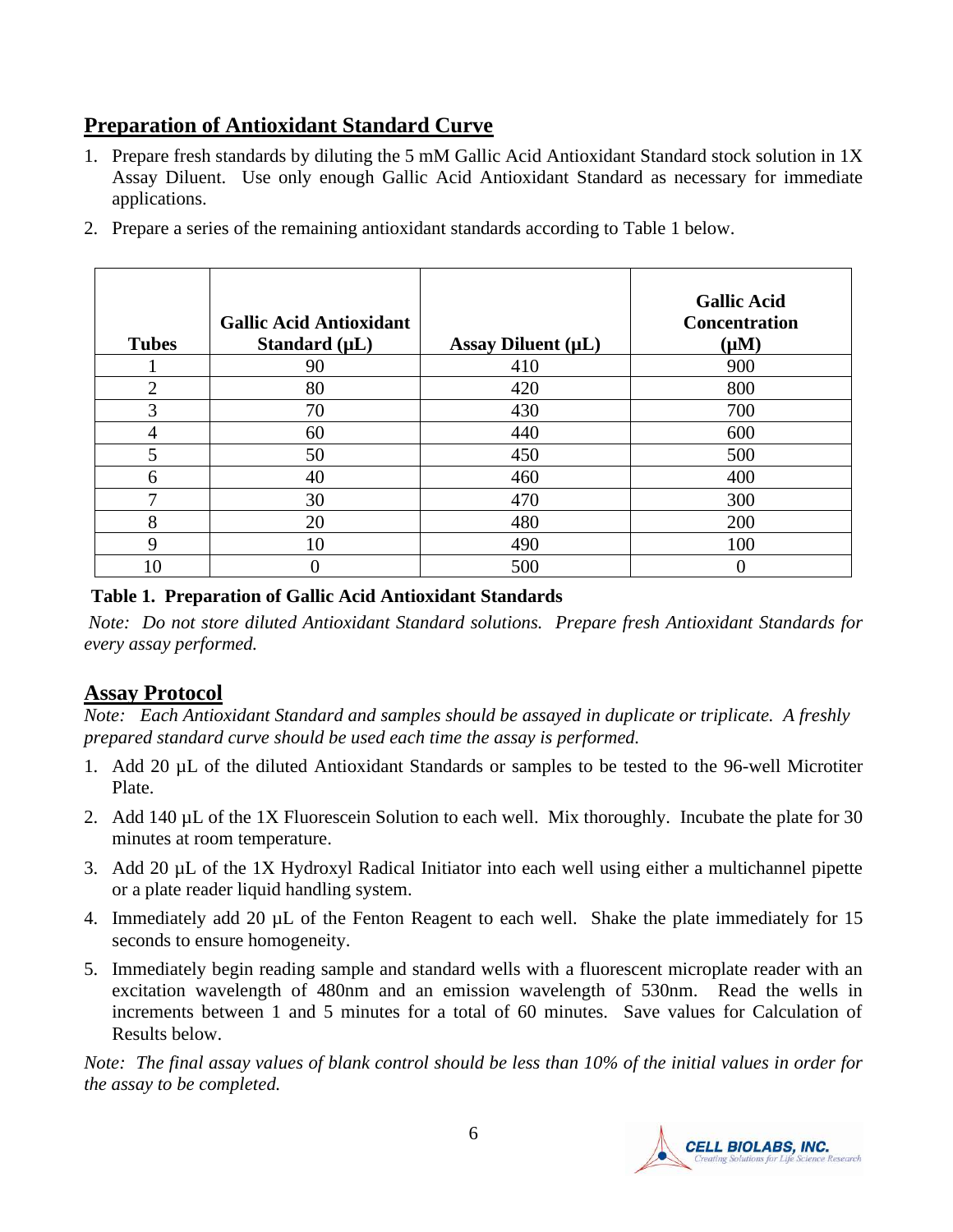#### **Example of Results**

The following figure demonstrates typical OxiSelect™ HORAC Activity Assay results. One should use the data below for reference only. This data should not be used to interpret or calculate actual sample results.



#### **Figure 1: HORAC Activity Assay Standard Curve.**

## **Calculation of Results**

*Note: A spreadsheet application or plate reader software can be used to perform the calculations.*

1. Calculate the area under the curve (AUC) for each sample and standard using the final assay values and the linear regression formula below.

The AUC can be calculated from the equation below:

#### $AUC = 1 + RFU_1/RFU_0 + RFU_2/RFU_0 + RFU_3/RFU_0 + \ldots + RFU_5/RFU_0 + RFU_0/RFU_0$

 $RFU<sub>0</sub> =$  relative fluorescence value of time point zero.

 $RFU_x$  = relative fluorescence value of time points (eg. RFU<sub>5</sub> is relative fluorescence value at minute five)



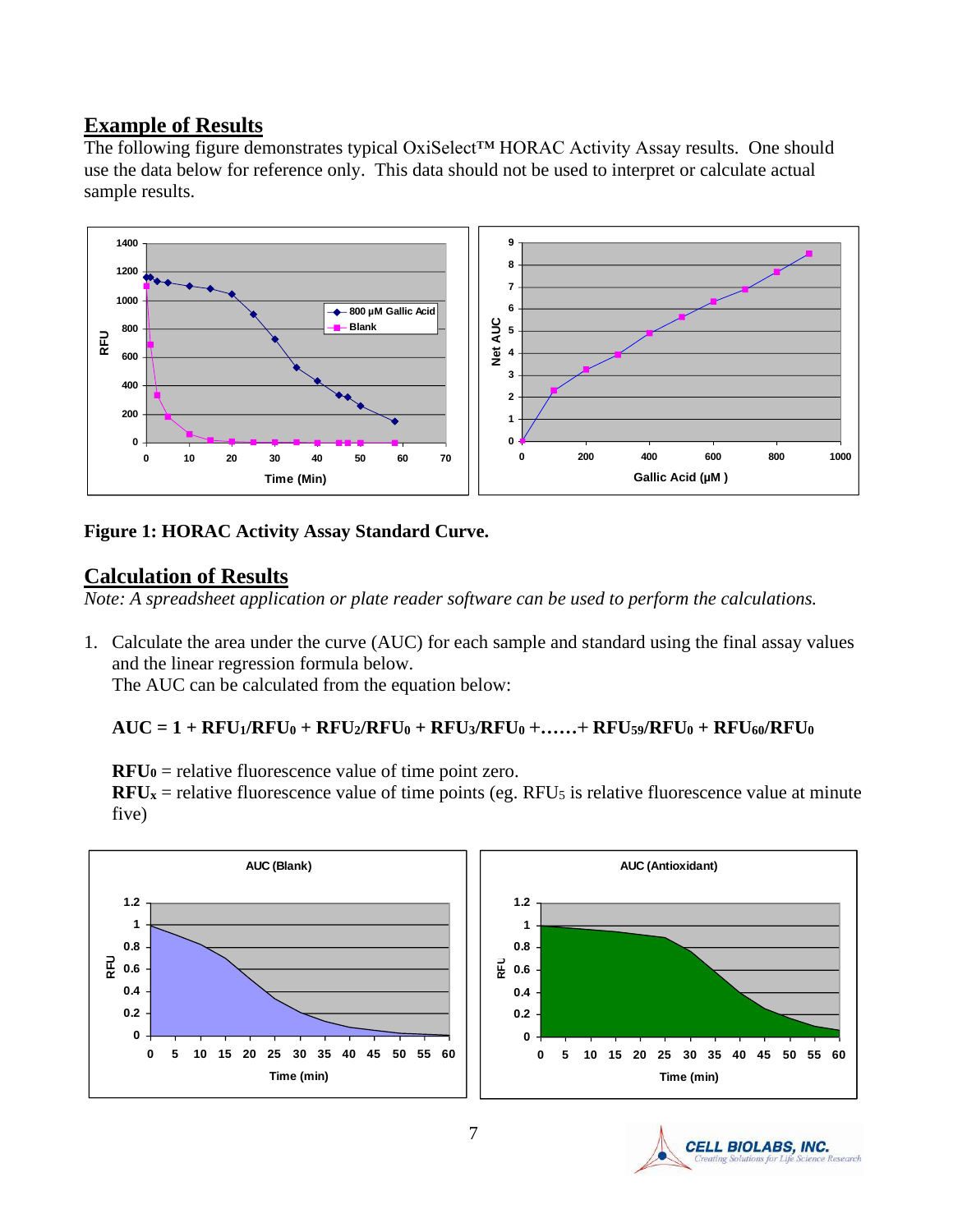2. Calculate the Net AUC by subtracting the Blank AUC from the AUC of each sample and standard.



**Net AUC = AUC (Antioxidant) – AUC (blank)**

- 3. Graph the Net AUC on the y-axis against the Gallic Acid Antioxidant Standard concentration on the x-axis (see Figure 1)
- 4. Calculate the µMole Gallic Acid Equivalents (GAE) of unknown sample by comparing the standard curve. Results (HORAC value) may be expressed as GAE per L or g of sample.

#### **Calculation Example:**

20 µL of 10-fold diluted sample is assayed along with 20 µL of each Gallic Acid antioxidant standard including blank as described in Assay Protocol. The average AUC is 2.2 for blank and 7.0 for sample.

Net AUC = AUC (Antioxidant) – AUC (blank) =  $7.0 - 2.2 = 4.8$ 

Based on the Gallic Acid antioxidant standard curve, the equivalent Gallic Acid concentration is 400 µM, therefore,

HORAC value (Sample) = 400  $\mu$ M x 10 (dilution factor) = 4000  $\mu$ M GAE = 4000  $\mu$ Mole GAE/L

#### **References**

- 1. Huang, D., Ou, B., & Prior, R. (2005) J. Agric. Food Chem. 53: 1841-1856.
- 2. Ou, B., Hampsch-Woodill, M., and Prior, R. (2001) J. Agric. Food Chem. 49: 4619-4626.
- 3. Ou, B., Hampsch-Woodill, M., Flanagan J., Deemer E., Prior, R. and Huang D. (2002) J. Agric. Food Chem. 50: 2772-2777.

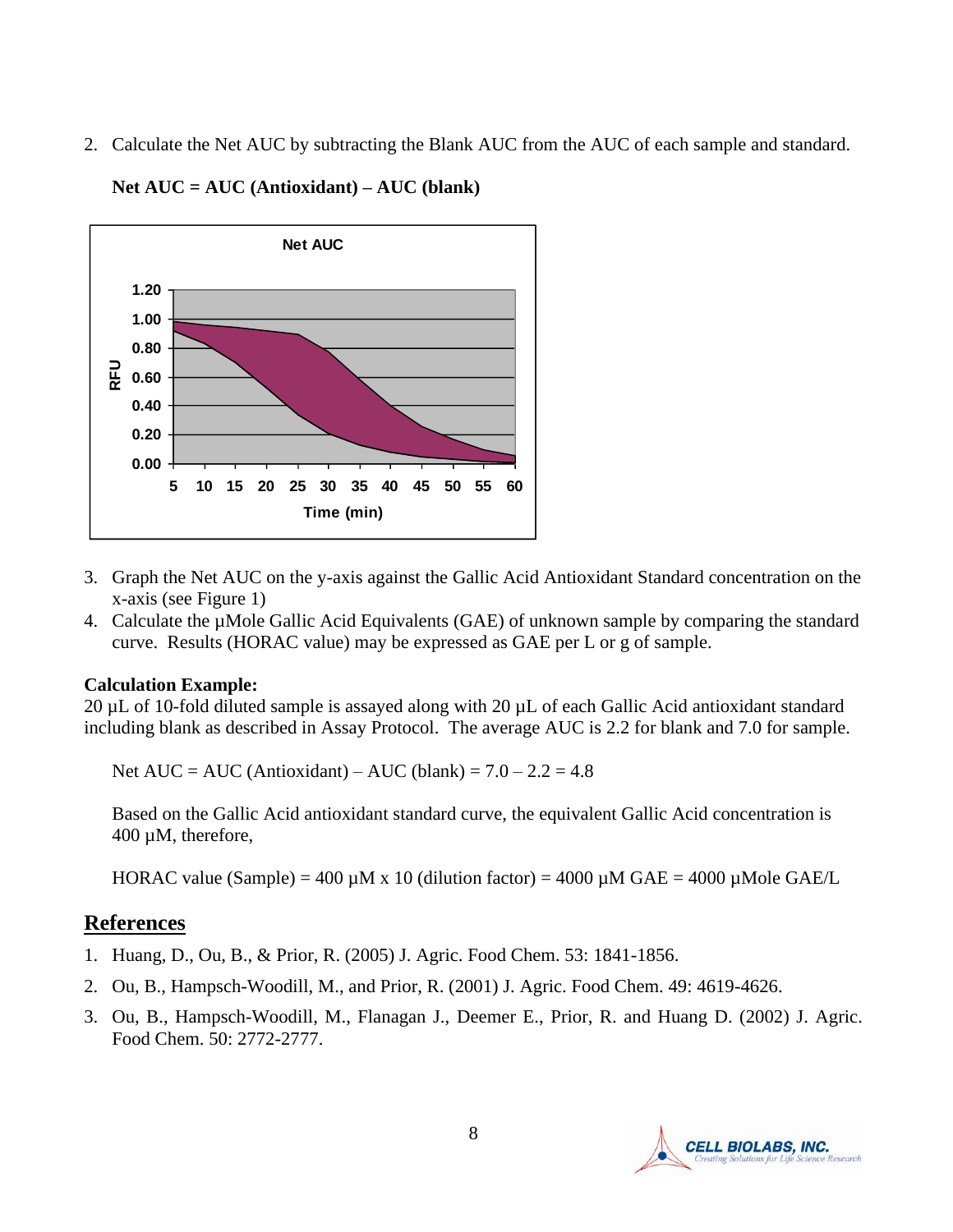## **Recent Product Citations**

- 1. Kassem, S. et al. (2022). In vivo study of dose-dependent antioxidant efficacy of functionalized core-shell yttrium oxide nanoparticles. *Naunyn Schmiedebergs Arch Pharmacol*. doi: 10.1007/s00210-022-02219-1.
- 2. Sun, W. et al. (2022). Self-oxygenation mesoporous MnO2 nanoparticles with ultra-high drug loading capacity for targeted arteriosclerosis therapy. *J Nanobiotechnology*. **20**(1):88. doi: 10.1186/s12951-022-01296-x.
- 3. Ansar, M. et al. (2021). Lack of Type I Interferon Signaling Ameliorates Respiratory Syncytial Virus-Induced Lung Inflammation and Restores Antioxidant Defenses. *Antioxidants (Basel)*. **11**(1):67. doi: 10.3390/antiox11010067.
- 4. Ishihara, K. et al. (2021). Isolation of Balenine from Opah (Lampris megalopsis) Muscle and Comparison of Antioxidant and Iron-chelating Activities with Other Major Imidazole Dipeptides. *Food Chem*. doi: 10.1016/j.foodchem.2021.130343.
- 5. Zhang, X. et al. (2021). Antioxidant and C5a-blocking strategy for hepatic ischemia-reperfusion injury repair. *J Nanobiotechnology*. **19**(1):107. doi: 10.1186/s12951-021-00858-9.
- 6. Zhang, D.Y. et al. (2020). Ultrasmall Platinum Nanozymes as Broad-Spectrum Antioxidants for Theranostic Application in Acute Kidney Injury. *Chem. Eng. J*. doi: 10.1016/j.cej.2020.127371.
- 7. Wake, H. et al. (2020). Histidine-rich glycoprotein possesses anti-oxidant activity through selfoxidation and inhibition of hydroxyl radical production via chelating divalent metal ions in Fenton's reaction. *Free Radic Res*. doi: 10.1080/10715762.2020.1825703.
- 8. Rosenkrans, Z.T. et al. (2020). Selenium‐Doped Carbon Quantum Dots Act as Broad‐Spectrum Antioxidants for Acute Kidney Injury Management. *Adv. Sci*. doi: 10.1002/advs.202000420.
- 9. Pham, T.N.M. et al. (2020). Protective Mechanisms of Avocado Oil Extract Against Ototoxicity. *Nutrients*. **12**(4). pii: E947. doi: 10.3390/nu12040947.
- 10. Ansar, M. et al. (2020). Increased Lung Catalase Activity Confers Protection Against Experimental RSV Infection. *Sci Rep*. **10**(1):3653. doi: 10.1038/s41598-020-60443-2.
- 11. Xin, H. et al. (2019). Attenuated glutamate induced ROS production by antioxidative compounds in neural cell lines. *RSC Adv*. **9**:34735–34743. doi: 10.1039/c9ra03848e.
- 12. Li, S. et al. (2019). Intrathecal Administration of Nanoclusters for Protecting Neurons against Oxidative Stress in Cerebral Ischemia/Reperfusion Injury. *ACS Nano*. doi: 10.1021/acsnano.9b06780.
- 13. Choi, B. et al. (2019). Highly selective microglial uptake of ceria-zirconia nanoparticles for enhanced analgesic treatment of neuropathic pain. *Nanoscale*. doi: 10.1039/c9nr02648g.
- 14. Gardner, A.W. et al. (2019). Vascular Inflammation, Calf Muscle Oxygen Saturation, and Blood Glucose are Associated With Exercise Pressor Response in Symptomatic Peripheral Artery Disease. *Angiology*. 3319719838399. doi: 10.1177/0003319719838399.
- 15. Gardner, A.W. et al. (2019). Changes in vascular and inflammatory biomarkers after exercise rehabilitation in patients with symptomatic peripheral artery disease. *J Vasc Surg*. pii: S0741- 5214(19)30222-8. doi: 10.1016/j.jvs.2018.12.056.
- 16. Jiang, D. et al. (2018). DNA origami nanostructures can exhibit preferential renal uptake and alleviate acute kidney injury. *Nat Biomed Eng*. **2**(11):865-877. doi: 10.1038/s41551-018-0317-8.
- 17. Ni, D. et al. (2018). Molybdenum-based nanoclusters act as antioxidants and ameliorate acute kidney injury in mice. *Nat Commun*. **9**(1):5421. doi: 10.1038/s41467-018-07890-8.
- 18. Ortecho-Zuta, U. et al. (2018). Effects of Enzymatic Activation of Bleaching Gels on Hydrogen Peroxide Degradation Rates, Bleaching Effectiveness, and Cytotoxicity. *Oper Dent*. doi: 10.2341/17-276-L.

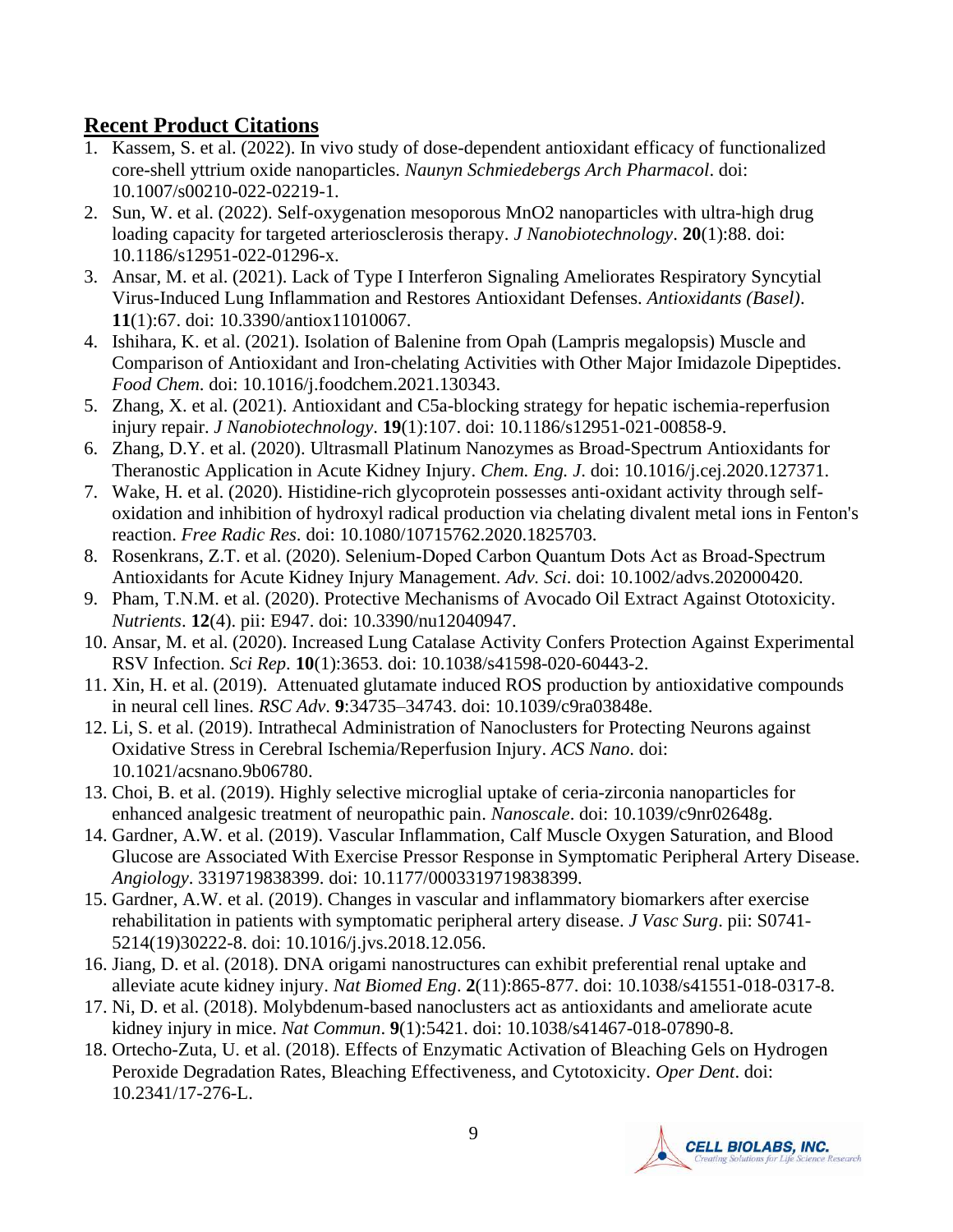- 19. Gregory Rivera, M. et al. (2018). Peptide Inhibitor of Complement C1 (PIC1) demonstrates antioxidant activity via single electron transport (SET) and hydrogen atom transfer (HAT). *PLoS One*. **13**(3):e0193931. doi: 10.1371/journal.pone.0193931.
- 20. Molinari, R. et al. (2018). Tartary buckwheat malt as ingredient of gluten-free cookies. *Journal of Cereal Science*. **80**:37-43. doi: 10.1016/j.jcs.2017.11.011.
- 21. Oraby, H.F. et al. (2017). Changes in the concentration of avenanthramides in response to salinity stress in CBF 3 transgenic oat. *J. Cereal Sci*. doi: 10.1016/j.jcs.2017.06.010.
- 22. Gardner, A.W. et al. (2017). Association between daily walking and antioxidant capacity in patients with symptomatic peripheral artery disease. *J Vasc Surg*. doi: 10.1016/j.jvs.2016.12.108.
- 23. Gardner, A. W. et al. (2016). Association between gait characteristics and endothelial oxidative stress and inflammation in patients with symptomatic peripheral artery disease. *AGE (Dordr).* doi:10.1007/s11357-016-9925-y.
- 24. Gardner, A. W. et al. (2015). Endothelial cell inflammation and antioxidant capacity are associated with exercise performance and microcirculation in patients with symptomatic peripheral artery disease. *Angiology*. doi:10.1177/0003319714566863.
- 25. Jeong, M. H. et al. (2014). In vitro evaluation of Cordyceps militaris as a potential radioprotective agent. *Int J Mol Med.* **34**:1349-1357.
- 26. Mishra, S. et al. (2014). Semiquinone glucoside derivative (SQGD) isolated from Bacillus sp. INM-1 protects against gamma radiation-induced oxidative stress. *Environ Toxicol Pharmacol.* **37**:553- 562.
- 27. Gardner, A. W. et al. (2014). Gender and racial differences in endothelial oxidative stress and inflammation in patients with symptomatic peripheral artery disease. *J Vasc Surg.* **61**:1249-1257.
- 28. Gardner, A. W. et al. (2014). Greater endothelial apoptosis and oxidative stress in patients with peripheral artery disease. *Int J Vasc Med.* doi:10.1155/2014/160534.
- 29. Gardner, A. W. et al. (2014). Impaired vascular endothelial growth factor A and inflammation in patients with peripheral artery disease. *Angiology*. **65**:683-690.
- 30. Jeong, M.H. et al. (2014). Protective activity of a novel resveratrol analogue, HS-1793, against DNA damage in 137Cs-irradiated CHO-K1 cells. *J Radiat Res*. **55**:464-475.

# **Warranty**

These products are warranted to perform as described in their labeling and in Cell Biolabs literature when used in accordance with their instructions. THERE ARE NO WARRANTIES THAT EXTEND BEYOND THIS EXPRESSED WARRANTY AND CELL BIOLABS DISCLAIMS ANY IMPLIED WARRANTY OF MERCHANTABILITY OR WARRANTY OF FITNESS FOR PARTICULAR PURPOSE. CELL BIOLABS's sole obligation and purchaser's exclusive remedy for breach of this warranty shall be, at the option of CELL BIOLABS, to repair or replace the products. In no event shall CELL BIOLABS be liable for any proximate, incidental or consequential damages in connection with the products.